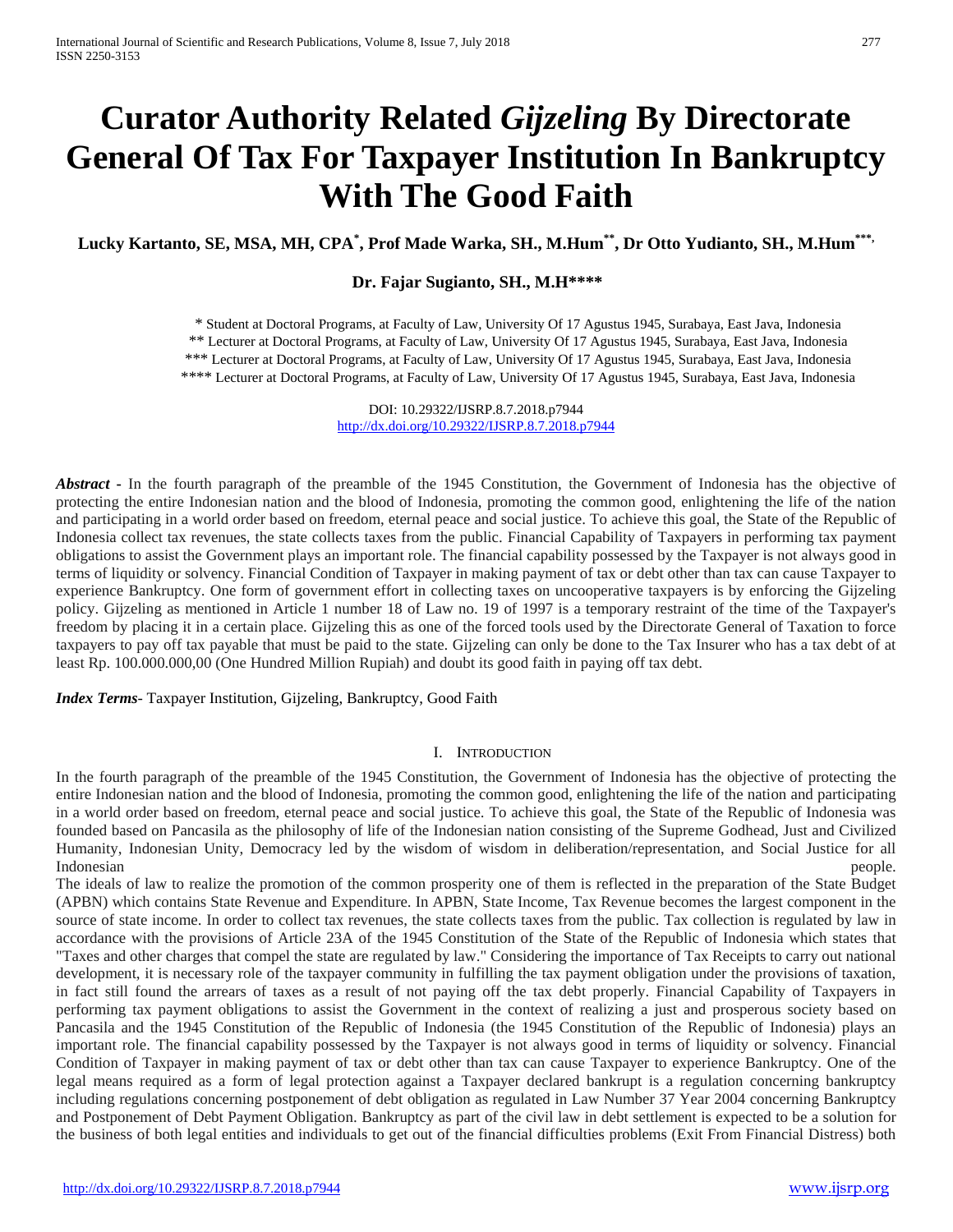in the business and financial activities of individuals in general. As a legal instrument for debt settlement, the implementation of bankruptcy provisions cannot be separated from the values of Pancasila and the 1945 Constitution of the Republic of Indonesia to promote the general welfare based on social justice. Therefore, bankruptcy must be implemented by prioritizing a fair solution for all parties, as well as providing real solutions and able to encourage the realization of welfare for society and justice. One form of government effort in collecting taxes on uncooperative taxpayers is by enforcing the Gijzeling policy. Until the end of January 2016, the government showed its firmness by doing Gijzeling against uncooperative taxpayers paying off their tax debt. Gijzeling has also been done before in 2009 and 2011. Directorate General of Taxes noted per February 2015, there are 49 taxpayers who are threatened will be in Gijzeling for tax arrears total value of 1.38 trillion Rupiahs. A total of 49 taxpayers amounted to 56 people under the tax. About 90% of the taxpayers are corporate / corporate Taxpayers. While the rest are individual taxpayers. Gijzeling as mentioned in Article 1 number 18 of Law no. 19 of 1997 is a temporary restraint of the time of the Taxpayer's freedom by placing it in a certain place. Implementation of Gijzeling in accordance with article 33 paragraph (1) of Law Number 19 Year 1997 as lastly amended by Law Number 19 Year 2000 concerning Tax Collection by Forced War, stating that Hostage can only be conducted against Taxpayers who have a tax debt of at least -lack of 100.000.000,00 Rupiahs (One Hundred Million Rupiah) and doubt its good faith in paying off tax debt. Bankruptcy as a Form of Good Faith to prove that the Taxpayer of the Agency in Bankruptcy is indeed experiencing financial difficulties nature of paying the payment of tax debt and other debts. During the process of Bankruptcy which is fully authorized to all Debtor's assets declared bankrupt is the Curator.

Based on the Introduction mentioned above, it can be formulated problems are:

- 1. How is the Legal Arrangement of Curator Authority in Gijzeling conducted by the Directorate General of Taxes on Taxpayers of Institution in Bankruptcy ?
- 2. How Does the Meaning of Good Faith Concept Taxpayer od Institution in Bankruptcy ?

#### II. LITERRATURE REVIEW

## *A. System Theory And Theory Of The Legal System*

The term system is most often used to denote the meaning of the method or the way and something the set of elements or components that interconnect one other soma into a unified whole. Actually its use is more than that, but less well known. As a set, the system is also defined variously. The term system derives from the Greek "systema" which has some sense: 1. whole compounded of several parts (William A. Shrode and Don Voich, 1974: 115)

2. an organized, functioning relationship between units or components. (Elias M. Awad, 1979: 4)

The Legal System as the Object of Legal Sciences is a law consisting mainly of a collection of seemingly mixed legal rules which is a chaos: an unacceptable number of laws and regulations issued annually. Legal science does not see the law as a chaos or "mass of rules", but sees it as a "structured whole or system". The law itself is not just a collection or summation of rules that each stand alone. The significance of a rule of law is due to its systematic relationship to other laws. Law is a system means that the law is an order, is a unified whole consisting of parts or elements that are closely related to each other. In other words the legal system is an entity consisting of elements that have interaction with each other and work together to achieve the purpose of unity. The unity is applied to the complex juridical elements such as rule of law, legal principles and legal understanding. Each part must be seen in relation to other parts and with the whole, such as a mosaic image; an image that is cut into small pieces to then be connected again so that it looks whole again like the original picture. Each part is not independently independent of the other, but the hook is related to the other parts. Each part has no meaning beyond unity. Within the unity there is no need for conflict, contradiction or contradiction between the parts. If there is a conflict, it will be resolved by and within the system itself and not allowed to drag on. The legal system is an open system. The legal system is a unity of elements (ie rules, determinations) that are influenced by cultural, social, economic, historical and so on factors. In contrast, the legal system affects factors outside the legal system. The rules of the law are open to different interpretations, therefore always evolving. (Sudikno Mertokusumo, 2005: 162).

## *B. Theory of Legal Harmonization*

Harmonization within the law includes the adjustment of laws and regulations, government decisions, judges' decisions, legal systems and legal principles with the aim of enhancing legal unity, legal certainty, justice and equality, the utility and legal clarity, without obscuring and sacrificing legal pluralism. The harmonization of law done to overcome and prevent the occurrence of legal disharmony requires techniques of legal discovery in order to reinforce the will of law, the will of society, and moral will. Thus harmonization of the law is an activity of discovery of the will of law, the will of society and moral desire through the activities of interpretation of law and legal reasoning, as well as the rational argumentation of the results of interpretation and reasoning law.

There are several steps in the implementation of Legal Harmonization, namely: (Kusnu Goesniadhie*,*2006:62)

- 1. Identify the location of legal disharmony in the application of laws and regulations.
- 2. Identify the cause of law disharmony.
- 3. Conducting legal discovery by echoing the method of interpretation and method of legal construction to change the legal state of disharmony into harmony.
- 4. Make legal reasoning efforts so that the results of interpretation and construction of the law makes sense or meet the element of logic.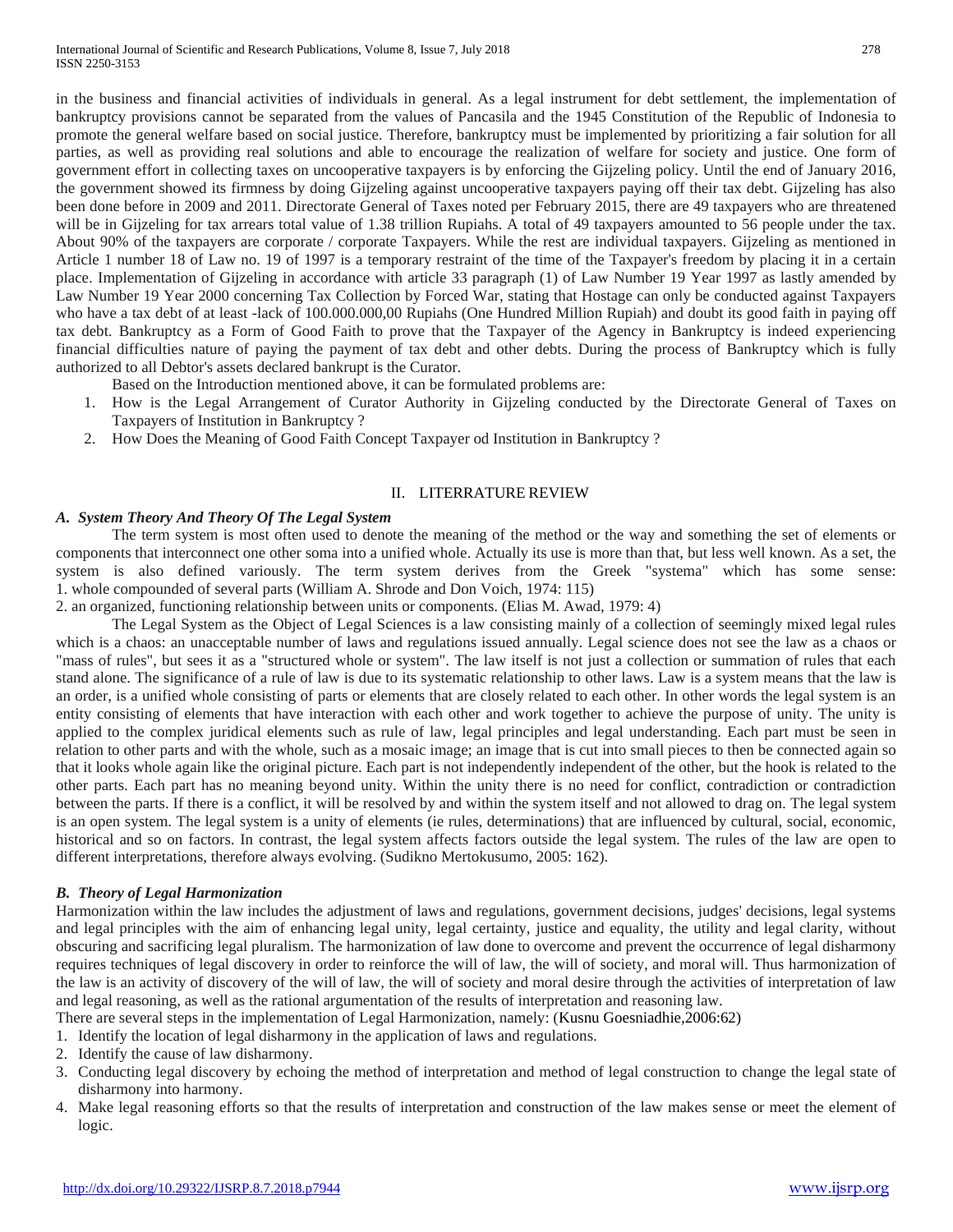International Journal of Scientific and Research Publications, Volume 8, Issue 7, July 2018 279 ISSN 2250-3153

- 5. Prepare rational argumentation by using good governance understanding to support and explain the results of legal interpretation, legal construction, and legal reasoning. Legal interpretations, legal constructs, legal reasoning, and rational argumentation are made to discover.
	- a.The will of the law or the law (rechtidee), namely legal certainty.
	- b.The will of society, that is justice.
	- c.The moral will, that is truth.

There are several Approaches to Legal Harmonization: (Kusnu Goesniadhie*,*2006:62)

- 1. Law Harmonization Referring to Legislation.
- 2. Law Harmonization Referring to Scope
- 3. Law Harmonization Referring to Institutional Integrity
- 4. Law Harmonization Refers to Codification and Unification

## *C. Authority Theory*

There are three categories of authority, the Delegative Attribute and the Mandate, which can be explained as follows: (Nur Basuki, Winanrno,2008:70)

1. Authority of the Attribute

The authorization of attributes is usually outlined or derived from the division of powers by the laws and regulations. In the exercise of this attributive authority, the execution shall be carried out by the officer or body stipulated in the basic rules. Against the attributive authority of responsibility and accountability lies with the official or entity as set forth in the basic rules.

2. Delegative authority

Delegative authority comes from the transfer of a governmental organ to another organ under the rule of law. In the case of Delegative authority responsibility and accountability are transferred to those authorized and transferred to the delegate.

3. Mandate Authority

The Authority of the Mandate is an authority derived from a process or procedure of delegation from a higher official or body to a lower official or entity. The authority of the mandate exists in the routine relations of superiors and subordinates, unless expressly prohibited.

In relation to the concept of Attribution, the delegate, the mandate is expressed by J.G. Brouwer and A.E. Schilder, that: (Nur Basuki, Winanrno,2008:74)

- 1. With attribution, power is granted to an administrative authority by an independent legislative body. The power is core (original), which is to say that is not derived from a previously existed powers and assigns them to an authority.
- 2. Delegations is the transfer of an administrative authority to another, so that the delegate (the body that has acquired the power) can exercise power its own name.
- 3. With mandate, there is no transfer, but the mandate giver (mandate) assigns power to the other body mandate) to make decisions or take action in its name.

# *D. Theory And Tax Collection Principle*

In the literature of State finance, there are theories that provide the basis of justification or philosophical grounds for the State to levy taxes in a way that can be imposed. The theories are as follows: (Mardiasmo, 2002: 3-4)

- 1. Theory of Insurance : According to this theory, the State in performing its duties / functions includes also the duty of protection of the soul and personal property.
- 2. Interest theory : According to this theory, taxes have a relationship with the individual interests derived from the work of the State
- 3. Power Theory of Bearing : This theory suggests that all persons in tax burdens should be just as heavy, meaning that taxes must be paid in accordance with the powers of each individual
- 4. Theory of Absolute Liability : This theory is based on the understanding of the organization of the State that the State as an organization has the duty to organize the public interest
- 5. Buy Power Theory This theory emphasizes that tax payments are made to the State to maintain the people of the State concerned, this theory is universal and applicable throughout the world, since collecting taxes means attracting the purchasing power of the public household to the State.

In addition to Tax Collection Theory there are also several Principles and Principles related to Tax Collection, namely: (Eeng Ahman, and Epi Indriani,2008:31)

- 1. Equality Tax Principle : collection should be fairly adjusted to the ability of the taxpayer. Large companies are taxed heavily, and small companies are taxed low.
- 2. The Certainty Principle : In the tax collection should be clear, and certainly so understood taxpayers. Thus, calculation and administration will be easy.
- 3. The Feasibility Principle : Tax collection should not burden taxpayers. For example, a person who is experiencing a business loss should not be taxed so high that his business can be maintained.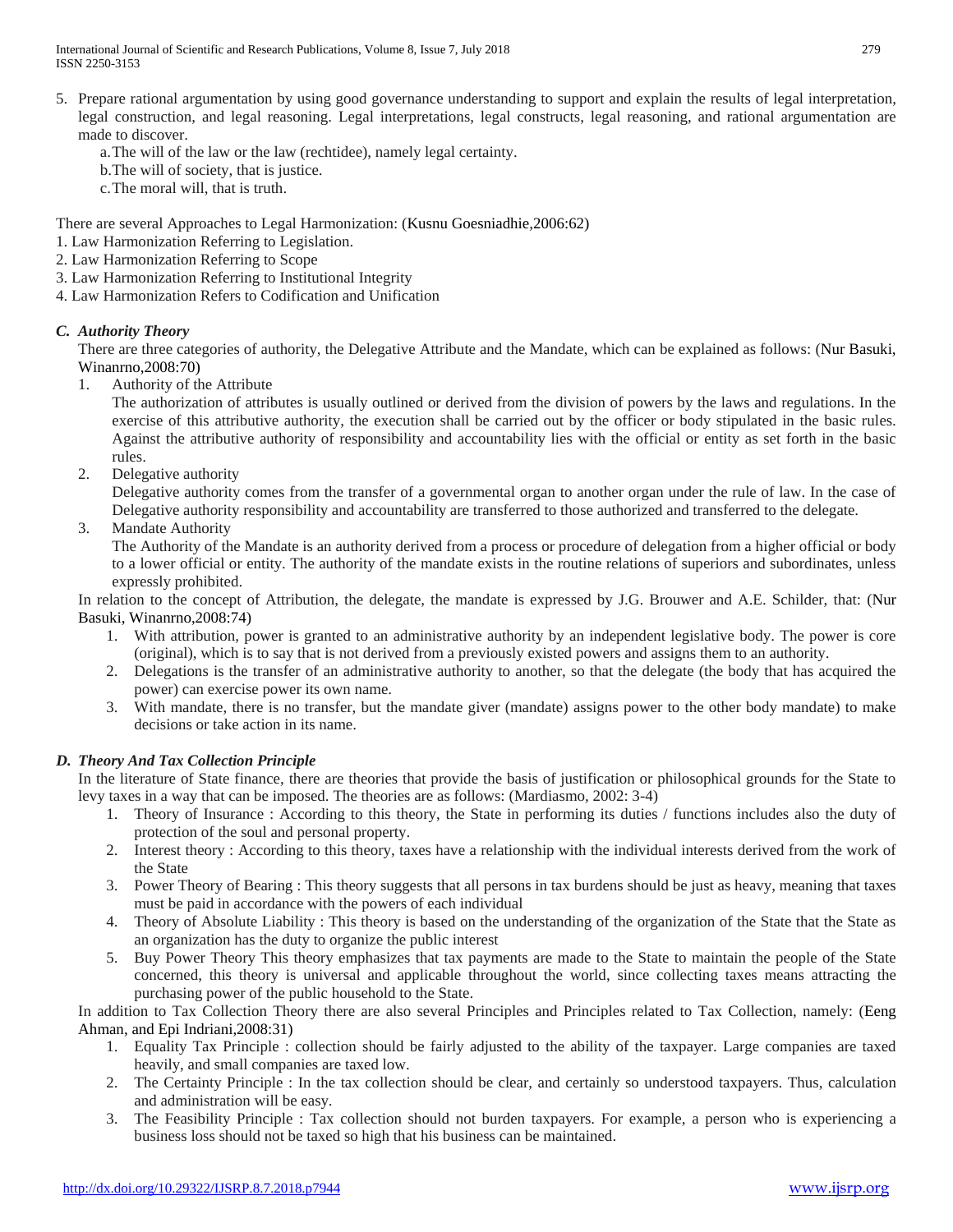4. Economic Principles (Economic) : The economic principle in carrying out tax collection is to consider that the collection fee does not exceed the tax collection result.

Based on the tax collection principle proposed by Adam Smith, Indonesia adheres to the principle of tax collection as follows:

- 1. Law (juridical), which is clear and based on rules or applicable Laws;
- 2. legal philosophy, which is fair in accordance with the theory of power (Ability To Pay) proposed by Adam Smith or adjusted to the ability of the taxpayer;
- 3. Economical, Which is not burdensome taxpayers;
- 4. Financial, Which is paying attention to the efficiency that the collection fee is lower than the result of tax collection;
- 5. Elasticity, that is sensitive to income changes that occur.

# *E. Theory Of Justice*

John Rawls (1921-2002) is a thinker who has an enormous influence in the field of political philosophy and moral philosophy. Through the ideas outlined in A Theory of Justice (1971), Rawls makes himself a major foothold for contemporary political philosophy and philosophy debates. The thinkers after Rawls had only two choices: Approve or disapprove of Rawls. There is no option to ignore Rawls at all. This is due to Rawls's vast and deep reach of thought: Efforts to transcend the dominant utilitarianism of the era before Rawls and reconstruct Hobbes, Locke and Kant's legacy of social contract theory as a starting point for formulating a comprehensive and systematic theory of justice. (Daniels, Norman, 1975:15)

Theory of Justice is a work of strong, deep, subtle, systematic, political, philosophical philosophy that has not been seen since John Stuart Mill's work, or before. This thinking is the fountain of ideas, integrated together in a good unity. Political philosophers now have to work in Rawls's theory (Nozick, Robert, 1974: 183)

According to Rawls of Justice as Fairness, this concept allows members of a society to collectively accept and obey the social provisions governing the distribution of rights and duties among them. What can encourage these members of the community to volunteer in various social cooperation is a totalitarian social order, members of the community may be compelled to accept and comply with the social terms laid down by the totalitarian regime, as they may feel scared. On the condition of Fairness, Rawls argues that the volunteering of all members of society to accept and obey the existing social provisions is only possible if the society is well ordered in which justice as Fairness forms the basis for the principles of regulating the institutions it contains. (John Rawls, 1971:4)

Starting from the general principle above, Rawls formulates the two principles of justice as follows: (John Rawls, 1971:66)

- 1. Everyone shall have equal rights over the broadest basic freedom, equal freedom for all;
- 2. Socio-economic inequality should be arranged in such a way that (it is expected to benefit the most disadvantaged people, and all positions and positions are open to all.

The conclusions drawn from this discussion of Rawls's theory of justice are as follows:

First, Rawls argues that the volunteering of all members of society to accept and obey the existing social provisions is only possible if the society is well ordered in which justice as Fairness forms the basis for the principles of the institutional arrangements it contains. Rawls's starting point in designing his theory of justice is his conception of the moral person who essentially has two moral abilities: 1) the ability to understand and act on the sense of justice and thereby also be encouraged to seek a social cooperation; and 2) the ability to form, revise, and rationally seek to realize good concepts. Rawls calls these two abilities a Sense of Justice and a Sense of the Good. **Second**, Rawls considers that a Fair deal can only be achieved by an impartial procedure. Only by an impartial procedure can the principles of fairness be considered Fair. Therefore, for Rawls, fairness as Fairness is "pure procedural justice". In this case, what is needed by those involved in the process of formulating the concept of justice is just a fair (impartial) procedure to ensure a fair outcome as well. **Third**, Rawls emphasizes the important position of a Fair procedure for the birth of decisions that everyone can accept as fair. The procedure of this Fair can only be met if there is a contract climate that allows the birth of a decision with the ability to guarantee a fair distribution of rights and obligations. Rawls asserted the importance of all parties involved in the process of selecting the principles of justice, in an initial condition which he called the "Original Position". Here, the primal position is a demand for justice in the sense Fairness can be obtained. This primal position also serves as a liaison between the concept of moral person on the one hand, with the principles of justice on the other. **Fourth**, Rawls believes that the moral persons who conduct deliberations in the primal position will surely choose the principles of justice formulated as follows: 1. Everyone must have equal rights over the broadest basic freedoms, equal freedom for all; 2. Socio-economic inequality should be arranged in such a way that (a) it is expected that the Member benefits for everyone, and (b) all positions and positions are open to all.

## III. DISCUSSION

## *A. Authority Of Curator in The Implementation Of Gijzeling By the Directorate General Of Tax On Taxpayer Of Institution in Bankkruptcy*

There is a Gijzeling-related norms conflict between Law Number 19 Year 2000 and Law Number 37 Year 2004, as well as Conflict of Authority between Receiver and Directorate General of Taxes. For the resolution of the above mentioned Normal Conflict, if the Debtor is declared bankrupt then the hostage implementation of the Taxpayer must be released, considering that Bankruptcy is a Private Law which must be applicable Special compared to Tax Collection by Forced Letter. Law which is Public Law. The Principal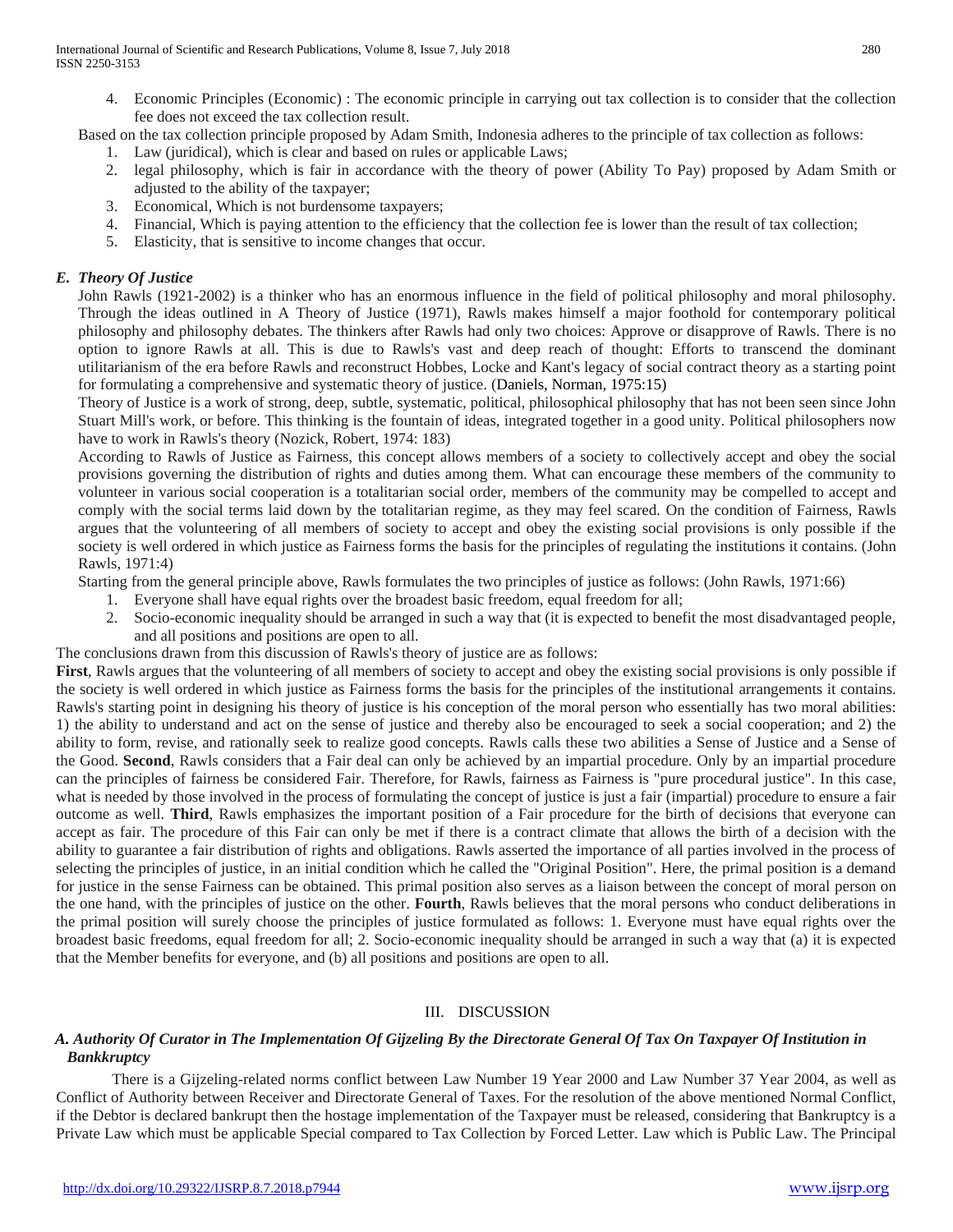Objective of the Bankrupt Debtor must be released in bankruptcy so that the curator can freely to communicate with the debtor, especially in making the bankruptcy property if the Debtor In Insolvency. However, in order to give a sense of Justice to Creditors in this case Preferential Creditors are related to Tax Bills on Debit Bankers, Curators must maintain harmonization related to private interests and Public interests, So long as the Bankruptcy Process Curator has the Absolute Authority of the Bankrupt Debtor, if necessary if the Debtor is not good. Implementation of a Taxpayer Entity that is declared bankrupt must be terminated until the bankruptcy process is terminated. The Government in this case the Directorate General of Taxes shall not be concerned with the payment of the Tax Debt, since the Receiver must verify the Tax Claim verification, so that if the Bankrupt Property of the Debtor (Taxpayer of Bankruptcy) is sufficient to be paid for the tax debt. The ability of the Bankrupt Debtor to make the settlement of the Tax debt is in accordance with the Tax Principle related to the ability to pay. The protection of the creditors and the Debtors in the bankruptcy process must be kept under guard by the Curator, so that all Parties do not feel disadvantaged or benefited to certain parties. Law is a system means that the law is an order, is a unified whole consisting of parts or elements that are closely related to each other. In other words the legal system is an entity consisting of elements that have interaction with each other and work together to achieve the purpose of unity. The unity is applied to the complex juridical elements such as rule of law, legal principles and legal understanding. Each part must be seen in relation to other parts and with the whole, such as a mosaic image of a cut image into small pieces and then reconnected to appear intact again as before. Each part is not independently independent of the other, but the hook is related to the other parts. Each part has no meaning beyond unity. Within the unity there is no need for conflict, contradiction or contradiction between the parts. If there is a conflict, it will be resolved by and within the system itself and not allowed to drag on.

Thus, the essence of the system, including the legal system, is an essential unity and fragmented in sections, in which every problem or issue finds an answer or completion. The answer lies within the system itself. Like the system in general, the legal system also has a consistent or permanent nature It has been argued that within the system is not desired a conflict and if there is a conflict will not be allowed. Because in human society there are many interests, it is possible that there is a conflict between these interests. It is possible that there is a conflict between laws and regulations, between the law and the custom, between the law and the court decision. For that it is necessary to have a general provision that its implementation is fixed or consistent. In the event of a conflict, for example between two laws, it will consistently apply the principles of lex specialis derogat legi generali, lex posteriori deroat legi priori or lex superior derogat legi inferiori. Related to the Authority of Receivers in Law Number 37 Year 2004 concerning Bankruptcy and Suspension of Debt Payment Obligation to Debit Bankers, with the Authority of the Directorate General of Taxes to perform Gijzeling against Taxpayers in Bankruptcy in accordance with Law Number 19 Year 2000 regarding Tax Collection by Letters Forcible, there has been a conflict, for it as a legal system then between the two Laws need to be Harmonized Law, in order to achieve the Legal Objectives of providing certainty, benefit, and justice. Related to the Bankruptcy Procedure, Law Number 37 Year 2004 concerning Bankruptcy and Postponement of Obligation of Debt Payment is a lex specialist derogat legi generali against Law Number 19 Year 2000 regarding Tax Collection by Forced Letter.

The Law Harmonization Effort is the best step in solving a Conflict of Legislation in a Legal System. There are several steps and approaches in conducting Legal Harmonization. In general these steps are:

- 1. Identify the location of legal disharmony in the application of laws and regulations.
- 2. Identify the cause of the Dis harmonization of the Law
- 3. Efforts of legal discovery by using methods of interpretation and methods of legal construction to change the legal state of disharmony into harmony.
- 4. Efforts of legal reasoning for the results of interpretation and construction of the law to make sense or meet the elements of logic.
- 5. Preparation of rational arguments by using good governance understanding to support and explain the results of legal interpretation, legal construction, and legal reasoning.

The legal harmonization approach that can be used is:

- 1. Law Harmonization refers to the Laws and Regulations.
- 2. Harmonization of Law refers to Scope.
- 3. Law Harmonization refers to Institutional Integrity.
- 4. Law Harmonization refers to Codification and Unification.
- 5. Harmonization of Law refers to the laws and regulations of legislation.

In order to harmonize the law relating to the existence of legal dis harmonization in the Authority of Receivers and Directorate General of Taxes to perform Gijzeling and Authority of Receivers During bankruptcy process it can be done Harmonization of Law by referring to the rules of scope legislation, and Institutional Coherence. Harmonization of Laws Related to the Authority of Receivers in Bankruptcy of Corporate Taxpayers against Gijzeling by the Directorate General of Taxation there are some conditions which can be explained as follows:

- 1. Taxpayer Agency that has been done by Gijzeling Directorate General of Taxes, then there is in a bankrupt position.
- 2. Taxpayer Agency that has not been done Gijzeling by Directorate General of Taxes, then there is in a bankrupt position.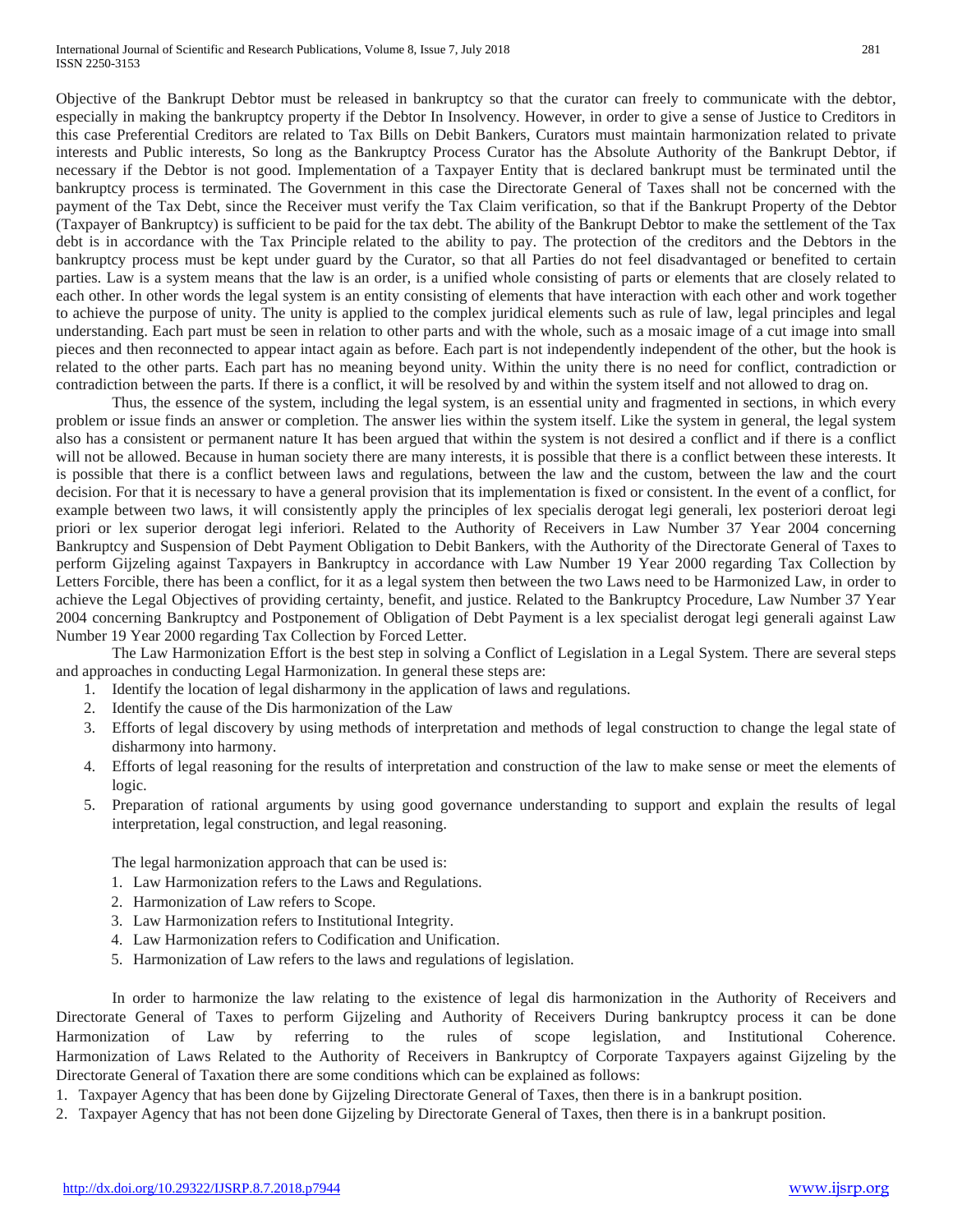Each Legal Harmonization for each position / section mentioned above can be explained as follows: In accordance with the Principle of Law in Bankruptcy is to maintain the balance of Rights and Obligations of Debtors and Creditors and to provide Legal protection related to the interests of Debtors and Creditors, then If there is a corporate taxpayer that has been done Gijzeling By Directorate General of Taxes, then the body taxpayer in the position Bankrupt, must be released in accordance with the provisions of Article 31 Paragraph (1) of Law Number 37 Year 2004 concerning Bankruptcy and Postponement of Debt Payment obligations.

During the process of bankruptcy the Receiver Has Absolute Authority in relation to the Borrower, since the Receiver requires a good Communication with the Creditor in order to secure the Debtor's Property which is declared Bankrupt. Gijzeling conducted by the Directorate General of Taxes against the Taxpayer of the Agency in Bankruptcy, may hinder the Main Duty of the Curator during the Bankruptcy Process.

The act of releasing Gijzeling against the taxpayer of the Entities in bankruptcy shall not be deemed to be detrimental to the Directorate General of Taxes, which has a Role to collect the State Revenue, since the Directorate General of Taxes as the Preferred Lender shall not be concerned with the Debtor's Debt Distribution during the Bankruptcy process to pay off all debts -he did. The Induty Curator will provide a balanced legal protection against the Directorate General of Taxes, as one of the Creditor in bankruptcy. Main Objectives Gijzeling release By the Directorate General of Taxes, during the Bankruptcy Process are:

- 1. Assist the Curator in performing his duties during the Bankruptcy Process.
- 2. Make Communication more smoothly between the Receiver and the Taxpayer of the Agency in Bankruptcy, mainly related to the Meeting of Creditors, and Debt Verification.
- 3. Accelerate the Bankruptcy Process is complete, so that all the interests of creditors to the Lost Debtor Treasures can be protected.
- 4. Assist the Curator to be able to provide Legal Certainty and Justice against the Creditors in Bankruptcy.

With the action to release Gijzeling conducted by the Directorate General of Taxes, in order to expedite the Bankruptcy Process, it is expected that the Harmonization of Law related to the Authority of Receivers Associated Gijzeling Taxpayer Agency in Bankruptcy by the Directorate General of Taxation, this condition also in accordance with the principle of Legal Preference is lex specialist derogat legi generali, namely Law Number 37 Year 2004 concerning Bankruptcy and Postponement of Debt Payment Obligation is lex specialis derogat legi generali against Law Number 19 Year 2000 concerning Tax Billing with Forced Letter. Associated with the Bankruptcy Conditions of the corporate Taxpayer in bankruptcy that has not been done by Gijzeling Directorate General of Taxes, the Authority of the Receiver is Absolute against the corporate Taxpayer in Bankruptcy. Therefore, the Directorate General of Taxes cannot act directly against the Taxpayer of the entity under the Bankruptcy. All Legal Actions done by the Directorate General of Taxes are not permitted directly against the Taxpayer of the Agency in the bankruptcy, but must be through the Receiver as the person who is fully responsible to the corporate taxpayer in Bankruptcy.

Related to the Law Harmonization in this condition, the Directorate General of Taxes should not worry about the possibility of the existence of tax debt to be paid by the Taxpayer of the Agency in the bankruptcy, because during the bankruptcy process the Curator will conduct Tax Verification to the Directorate General of Taxes and will invite the Directorate General tax as one of the creditors in bankruptcy.

The above actions are expected to avoid any conflict of interest between the Directorate General of Taxes and the Receiver, which may result in a Lawsuit made either by the Directorate General of Taxes or by the Curator. The main objective of the above Law Harmonization is to avoid conflict of norms and all parties will not benefit, and can create simplicity of law, legal certainty and justice.

# *B. The Meaning Of The Concept Of Good Faith for taxpayer Of Institution in Bankruptcy*

Based on the explanations of History, Concepts, and some cases related to the understanding of the meaning of Good faith, then, in relation to Good Corporate Taxpayer Concept In bankruptcy, will be used some understanding of good faith in the Contract. The main reason for the approach of good faith intentional analysis used is on the contract are:

- 1. Implementation of Gijzeling by the Directorate General of Taxation against the Taxpayer of the Agency in Bankruptcy is the existence of Tax arrears of at least Rp.100.000.000 (One Hundred Million Rupiah) and doubt the Good Faith.
- 2. The taxpayer's commitment in the bankruptcy in conducting the payment of its tax debt to the Directorate General of Taxes can be viewed as a consensuality in the Contract between the corporate Taxpayer in Bankruptcy with the Directorate General of Taxes related to the Tax Debt.

Based on the above considerations, the wetting to understand the meaning of the concept of good faith in the consideration to perform Gijzeling can be described as follows: According to Adam Smith (The Origin of The Four Maxim Theory in the book "Wealth of Nations") there are principles in tax collection:

- 1. Equality Principle: means the principle of equilibrium with the ability or principle of justice and it is defined that the tax collection must be fair, in accordance with the ability and income of the taxpayer (Ability To Pay), impartial and discriminatory.
- 2. Certainty Principle: Certainty principle is defined as the legal certainty principle in which any tax levies imposed shall be based on the Law and there shall be no deviations.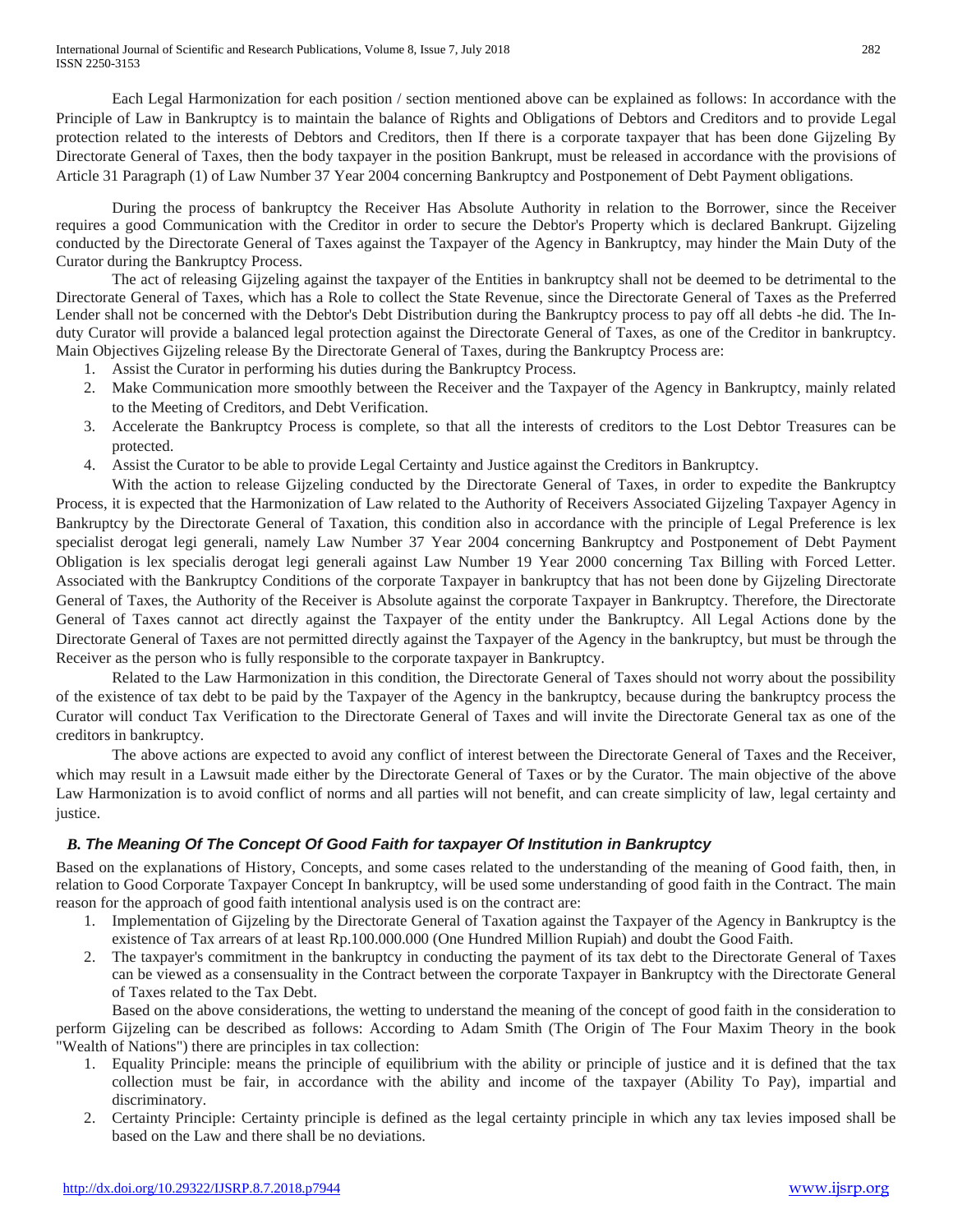- 3. Principle of Convenience of Payment: This principle is also called the principle of collecting tax on time, the tax is levied when the taxpayer is in a good moment and there is a financial ability, for example when receiving new income tax income) or get a prize (gift tax).
- 4. Efficiency Principle: the cost of tax collection is done as efficiently as possible so that no tax collection fee is greater than the tax revenue itself.

This good faith concept is usually paired with Fair Dealing. Goodwill is also often associated with the meaning of Fairness, Reasonable standard of fair dealing, decency, Reasonableness, A common ethical sense, A spirit of solidarity, and community standards. Given the good faith in the contract is a doctrine or principle derived from Roman law, then to get a better understanding must be learned from Roman law. The doctrine begins the Ex Bona Fides doctrine. The doctrine that requires good faith, in the contract has a long history in the course of Roman law. The development of good faith in Roman contract law can not be separated from the evolution of the contract law itself. Initially the Roman contract law was only related to Indicia Stricti Iuris, a contract arising from legal acts (Negotium) that strictly and formally referred to Ius Civile. If a judge faces such a contractual case, the judge must decide upon it in accordance with the law. The judge is bound to what is expressly stated in the contract (Express Term). Then Iudicia Bonae Fidei also developed. The legal act based on Iudicia Bonae Fidei is called Negotia Bonae Fidei. This Negotia comes from Ius Gentium which requires the party to make and execute the contract to be in good faith

The good faith in Roman contract law refers to the three forms of behavior of the parties to the contract, namely:

1. The parties shall keep their word or word.

2. The Parties shall not take advantage of any misleading action against either party.

3. The Parties shall comply with their obligations and behave as respectable and honest persons, even if such obligations are not expressly agreed upon.

The Roman legal contract law is the provision of (maxim) Pacta Sunt Servanda, which serves as the basic provision of good faith. Thus, fides mean as belief in a person's words. Bona fides are applied to confirm the contents of the contract. The belief in one's words is a prerequisite for a legal relationship, Cicero describes it as the fundamentum iustitiae. Bona fides demands not only the fulfillment of the contract itself but also requires that the parties act in an honest manner, affecting the course of contract execution. Lombardi and Wieacker believe the teachings of the fides as a protection for one's interests so that people keep their promises, so according to Norr in fides combined two meanings, namely trust and trustworthiness. The parties shall not take advantage of any misleading action against either party. Anything contrary to good faith should be considered in a sale and purchase agreement, for example, property sales without explanation is subject to a servitude, since the sale and purchase agreement is based on good faith, there should be no fraud there. So a salesperson must be responsible to the buyer if he or she knows about selling someone else's property while he denies that the property belongs to no one else. The medieval law scholars concluded that good faith here means there must be no dolus or deceit.

For Roman law, actions contrary to good faith are dishonesty (dolus malus). In a narrow sense, such dishonesty only means fraud. In a broader context, it is applied in all acts, all social behavior as opposed to good faith. The third form of goodwill in the Roman contract law means that good faith is an action or behavior expected of an honorable or honest person who is required in any form of transaction. In one text the Roman law states, "nothing is more in agreement with the good faith that the do not want to agree by contracting parties. Roman law recognizes the existence of an informal consensual contract, if there is a dispute between the parties relating to the provision which expressly regulates the rights and obligations of the parties, the judge decides what should be based on good faith, this means that the parties are not only bound to what is expressly stated in the contract, but also to what is believed to be naturally implied in the agreement The latest concept of good faith in the British common law system was discovered by Sir Anthony Mason in a lecture at Cambridge University in 1993 which stated that the concept of good faith includes three doctrines related to: (James Gordley,2000:94)

- 1. An obligation for parties to cooperate in achieving the objectives of the contract (honesty of the promise itself)
- 2. Fulfillment of standards of respectable behavior; and
- 3. the fulfillment of reasonable standards of contract relating to the interests of the parties.

Subjective good faith is associated with the law of things. Here we find the term holder with good intentions or buyers of good faith goods and so on as opposed to bad-tempered people. A good-faith buyer is someone who buys the goods with confidence that the seller is really the owner of the goods he or she sells. He had no idea that he was buying goods from people who were not their owners. He is an honest buyer. In the law of things, good faith is defined as honesty. A good-faith buyer is an honest person who does not know of any defects inherent in the goods he or she buys. It means a defect of its origin. In this case, good faith is a subjective element. This subjective good intentions are related to mental or psychic whether the person is aware of or knows that his or her actions are contradictory or not in good faith.

The good faith of contract implementation refers to the objective good faith. The standard used in good objective Faith is an objective standard that refers to an objective norm. The behavior of the parties to the contract should be tested on the basis of the unwritten objective norms developed within the society. Good faith provisions refer to unwritten norms that have become legal norms as a separate legal source. The norm is said to be objective because the behavior is not based on the contention of the parties themselves, but the behavior must be in accordance with the general assumption about the good faith.

The standard actually refers to the standards applicable in Roman law. In Roman law, good faith is a universal social norm governing social interrelationships, Which is every citizen has an obligation to act in good faith with all citizens. It is an objective concept universally applied to all transactions. This corresponds to what the Roscoe Pound says of a postulate: "Men must be able to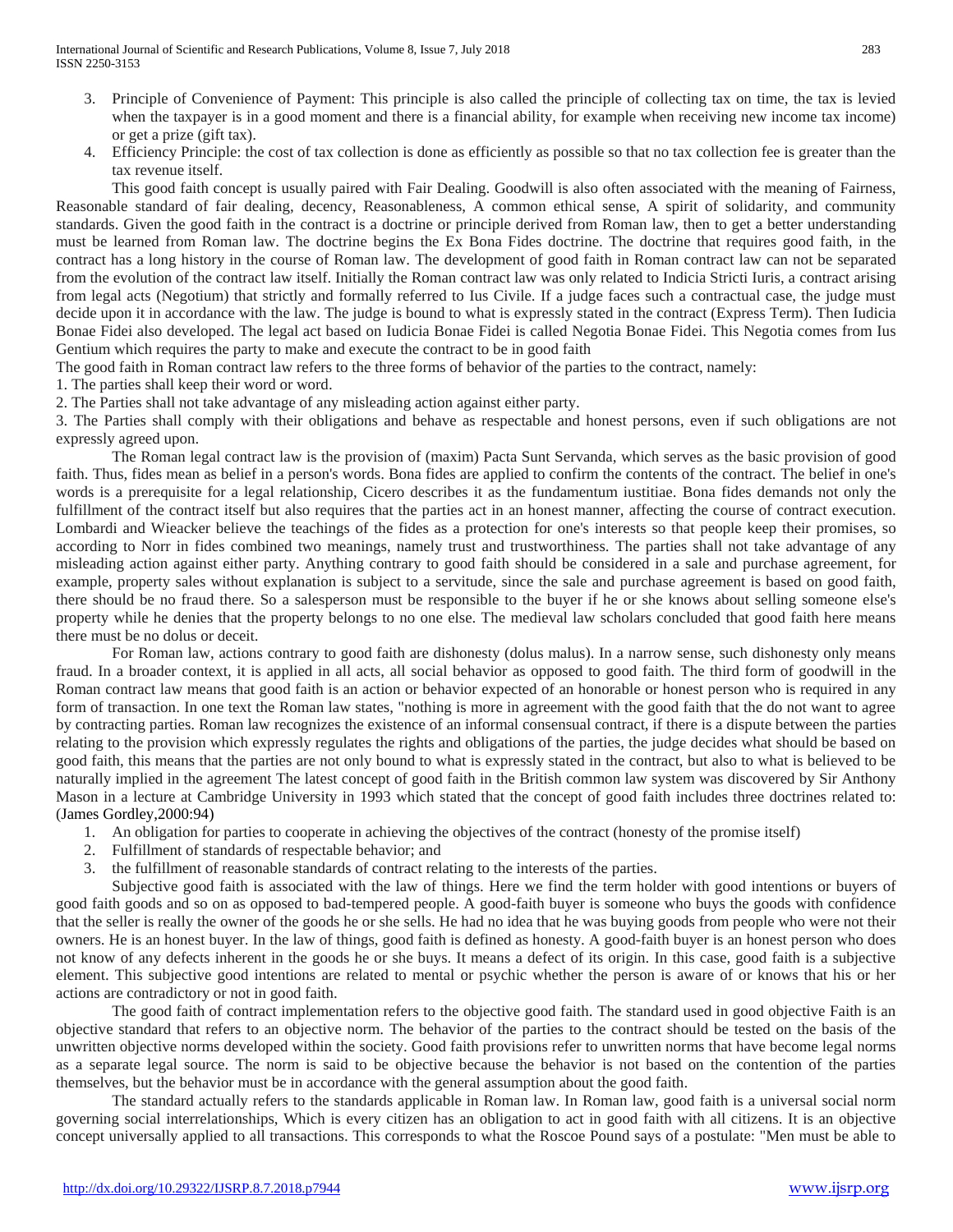assume that they are dealt with in the general intercourse of society will act in good faith." Thus, if a person acts in good faith according to an objective standard of good faith based on customary social expectation, then the other person will act the same to himself. This is contrary to the concept of good faith adopted by Canonic law which places the good faith more as a universal moral norm rather than as a social norm. With such an approach, the contextual meaning of good faith is determined by every individual because, lest one breach a duty to God by fading or refusing to keep's promise, it is important to act in a reasonable or rational way against others. This is a subjective concept of good faith which refers to a subjective moral standard because it is based on individual honesty.

Since the contract is binding on both creditors and debtors, the contractors are creditor and debtor. Creditors and debtors are required to carry out contracts appropriately. Given in reciprocal contracts, both sides are reciprocated either as creditors or debtors, then those who have to execute the contract in good faith are both parties to the contract. What he means here is that the creditor exercises his right to good acts, and does not demand more than what he deserves. The creditor also will not burden the debtor with more costs than the winning required. The debtor must also perform its obligations well, will not make billing becomes difficult and convoluted. In contract law, good faith has three functions. Good faith in its first function teaches that all contracts must be interpreted in

accordance with good faith. The second function is the added function. The third function is the limiting and nullifying function.

Unlike the good faith functions mentioned above, in German contract law, good faith is believed to have three basic functions. First, as legal base on interstitial law-making by judiciary. Second, as the basis of legal defenses in private law suites. Thirdly, Siebert distinguishes the three functions of good faith under Article 242 BGB as in the Netherlands. First, the function change. Second, limiting functions. Third, Wegfall der Gesschaftsgnindlage. In Belgium it is also commonly said that good faith has three functions, namely the function of interpretation (fonction interpretativa), the function of adding (fonction completive) and the restrictive function (fonction restrivtive, limitative, moderattice). Sometimes it is added to the fourth function, which allows the court in certain situations to change the contents of the contract, but this fourth theory is generally not accepted by courts and academics. The implementation of these good faith functions in court practice still creates some problems. (John Klein, 1993:116)

- 1. Contract for payment Tax Interpretation Must be Based on Good Faith
	- A contract consists of a series of words. Therefore, to establish the contents of the contract, it is necessary to make an interpretation, so that clearly known intent of the parties in the contract. According to Corbin, interpretation or interpretation of the contract is a process in which a person gives meaning to a symbol of the expression used by others. Commonly used symbols are either one by one or group, oral or written words. An act can also be an interpretable symbol. the interpretation of the contract is the determination of the meaning that must be determined from statements made by the parties to the contract and the legal consequences arising therefrom. If the contract is to be interpreted in accordance with good faith, then each contract must be interpreted in a fair or proper manner.
- 2. Good Faith's in Payment Tax Adding Function With its second function, good faith can add to the contents of a particular agreement and may also add to the terms of the law regarding the treaty. Such a function may be applied where any rights and obligations arising between the parties are not expressly provided in the contract.
- 3. Good Function of Restricting and Abolishing Faith In the third good faith function it is a limiting and nullifying function. Some pre-war legal scholars argue that good faith also has this function.

With this doctrine can be reached a legal effort for parties who are not serious in negotiating where the consequences of these conditions can harm other parties. This doctrine may also serve as a basis for legal action against a party that cancels a negotiation in which the cancellation or termination of the negotiation may be detrimental to the other party. Based on the understanding of the Concept of Good faith above can be formulated in relation to the meaning of good faith Taxpayer Agency as a consideration Directorate General of Taxation To perform Gijzeling and related to the tax payments are as follows:

- a. The taxpayer of Institution is willing to provide assurance to the Directorate General of Taxes by making Contract to make Tax payments.
- b. Taxpayer of Institution always responds to the appeal from the Directorate General of Taxes to pay off the tax debt;
- c. The taxpayer of Institution shall explain to the Directorate General of Taxation in relation to the actual financial condition of the nature with the intention that the Directorate General of Taxation may consider the Solution for the Taxpayer of the Agency to be willing to pay off the tax debts even if by installment;
- d. The taxpayer of Institution is willing to submit all his property to pay off the tax debt.
- e. The taxpayer of Institution shall not leave Indonesia forever or shall not intend to do so.
- f. The taxpayer of Institution do not intend to transfer the goods owned or controlled.
- g. The corporate taxpayer does not intend to discontinue or undermine the company's activities, or the work it does in Indonesia;
- h. The taxpayer of Institution shall not dissolve its business entity or merge its business, or divest its business, or transfer the company owned or controlled, or make any other form of change.
- i. The taxpayer of Institution shall not endeavor to use the law in its favor in order not to pay the tax debt.
- j. The taxpayer of Institution shall provide Audit reports audited by the Public Accounting Firm in relation to its financial condition primarily, to prove that it is in an Insolvency, (Balance Sheet and Operational Cash Flows) condition and subject to its continuing constraints (Going Concern).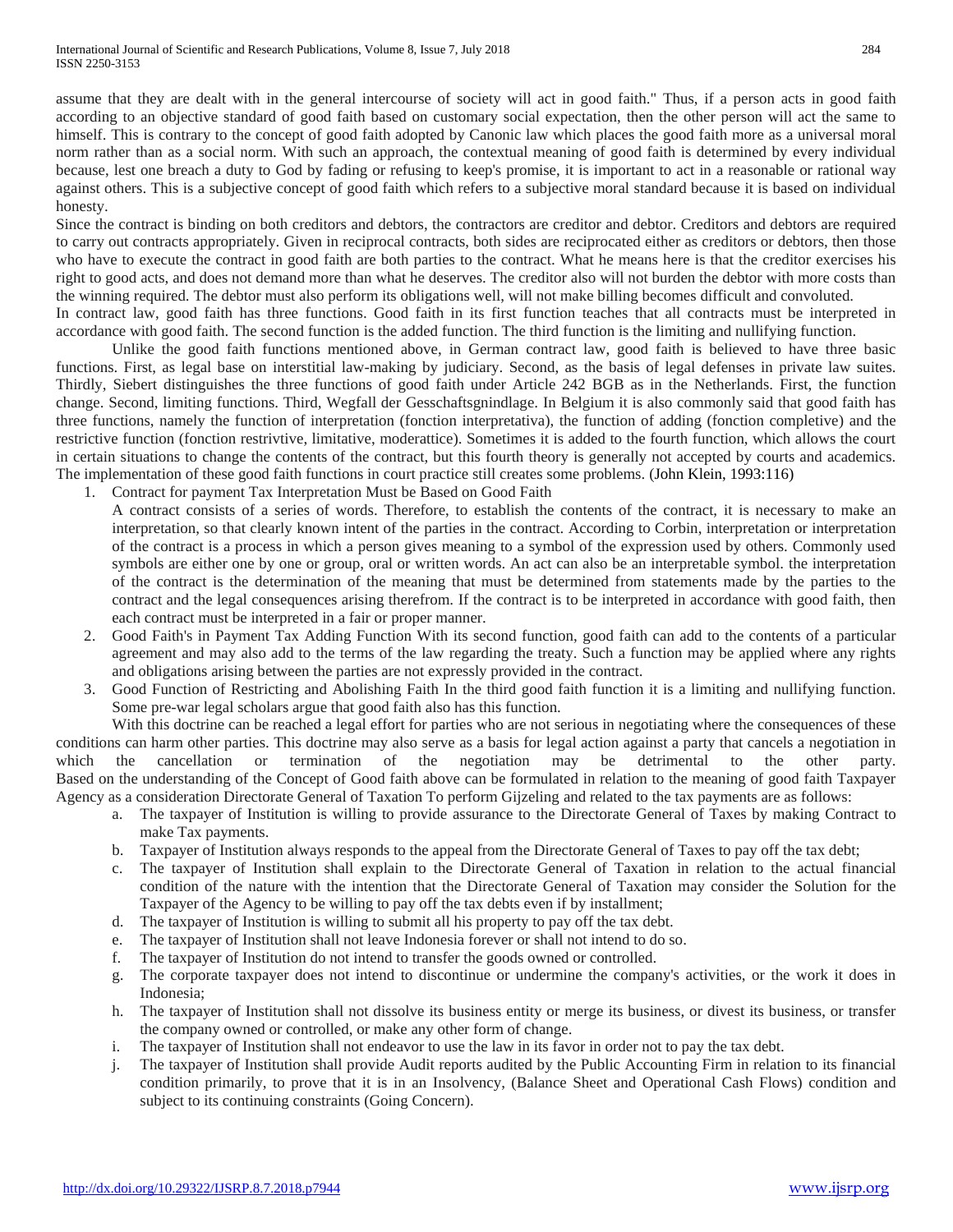- k. If The taxpayer of Institution in the bankruptcy entity is indeed in fact a financial hardship (Experiencing Insolvency) in making its payment to its Creditor, not as an intention to avoid the implementation of Gijzeling by the Directorate General of Taxes.
- l. The taxpayer of Institution shall not profit by misleading action against the Directorate General of Taxes.
- m. The taxpayer of Institution shall comply with its obligations and behave as respectable and honest, although such obligations are not expressly agreed upon in the conduct of tax liabilities.
- n. If The taxpayer of Institution is in bankruptcy, if after the bankruptcy terminates, and then attempts again resulting in adequate financial condition, then with full awareness will make payment of the Tax Debt, in accordance with the fulfillment of the agreed contract.

## IV. CONCLUSION

- 1. During the Bankruptcy Process, the Receiver has the Absolute Authority of the corporate Taxpayer in Bankruptcy, so that all legal actions or acts of Gijzeling made against the Taxpayer of the Agency by the Directorate General of Taxes prior to and during the bankruptcy process shall obtain Permission from the Receiver, including the release of the Gijzeling conducted by the Directorate General of Taxes against Taxpayers who have just been decided by Bankruptcy Commercial Court.
- 2. The Meaning of Good Corporate Tax Object of the Agency as a consideration to be conducted by Gijzeling Directorate General of Taxes is as follows:
	- o. The taxpayer of Institution is willing to provide assurance to the Directorate General of Taxes by making Contract to make Tax payments.
	- p. Taxpayer of Institution always responds to the appeal from the Directorate General of Taxes to pay off the tax debt;
	- q. The taxpayer of Institution shall explain to the Directorate General of Taxation in relation to the actual financial condition of the nature with the intention that the Directorate General of Taxation may consider the Solution for the Taxpayer of the Agency to be willing to pay off the tax debts even if by installment;
	- r. The taxpayer of Institution is willing to submit all his property to pay off the tax debt.
	- s. The taxpayer of Institution shall not leave Indonesia forever or shall not intend to do so.
	- t. The taxpayer of Institution do not intend to transfer the goods owned or controlled.
	- u. The corporate taxpayer does not intend to discontinue or undermine the company's activities, or the work it does in Indonesia;
	- v. The taxpayer of Institution shall not dissolve its business entity or merge its business, or divest its business, or transfer the company owned or controlled, or make any other form of change.
	- w. The taxpayer of Institution shall not endeavor to use the law in its favor in order not to pay the tax debt.
	- x. The taxpayer of Institution shall provide Audit reports audited by the Public Accounting Firm in relation to its financial condition primarily, to prove that it is in an Insolvency, (Balance Sheet and Operational Cash Flows) condition and subject to its continuing constraints (Going Concern).
	- y. If The taxpayer of Institution in the bankruptcy entity is indeed in fact a financial hardship (Experiencing Insolvency) in making its payment to its Creditor, not as an intention to avoid the implementation of Gijzeling by the Directorate General of Taxes.
	- z. The taxpayer of Institution shall not profit by misleading action against the Directorate General of Taxes.
	- aa. The taxpayer of Institution shall comply with its obligations and behave as respectable and honest, although such obligations are not expressly agreed upon in the conduct of tax liabilities.
	- bb. If The taxpayer of Institution is in bankruptcy, if after the bankruptcy terminates, and then attempts again resulting in adequate financial condition, then with full awareness will make payment of the Tax Debt, in accordance with the fulfillment of the agreed contract.

#### **REFERENCES**

- [1] William A. Shrode dan Don Voich Jr, *Organization and Management: Basic Systems Concept*, Irwin Book Co, Malaysia, 1974, h.115
- [2] Elias M. Awad, *System Analysis and Design*, Richard D. Irwin Homewood, Illinois, 1979, h.4
- [3] Sudikno Mertokusumo, Mengenal Hukum: Suatu Pengantar, Universitas Atma Jaya, Yogyakarta, 2005, h.162
- [4] *Kusnu Goesniadhie S.,* Harmonisasi Hukum Dalam Perspektif Perundang-undangan, Lex Specialis Suatu Masalah, *Surabaya: JPBooks, 2006, h.62*
- [5] Nur Basuki, Winanrno, Penyalahgunaan Wewenang dan Tindak Pidana Korupsi, laksbang mediatama, Yogyakarta, 2008, h. 65.
- [6] Eeng ahman, Epi Indriani, 2008, Ekonomi dan Akuntansi: Membina Kompetensi Ekonomi, Bandung: Grafindo Media Pratama, h.31.
- [7] Daniels, Norman, (Ed.), *Reading Rawls: Critical Studies on Rawls' A Theory of Justice* Oxford: Basil Blackwell, 1975, h.15
- [8] Nozick, Robert, *Anarchy, State, and Utopia* Oxford: Blackwell, 1974, h.183
- [9] John Rawls, *A Theory of Justice* London Oxford University Press, 1971, h.4
- [10] James Gordley. "*Good Faith in Contract Law in the Medieval Ius Commune*", Cambndge: Cambridge University Press, 2000, h. 94.
- [11] John Klein, "Good Faith in International Transactions", The Liverpool Law Review, Vol XV No. 2, 1993, h.116.
- [12] Undang-Undang Dasar Negara Republik Indonesia Tahun 1945.